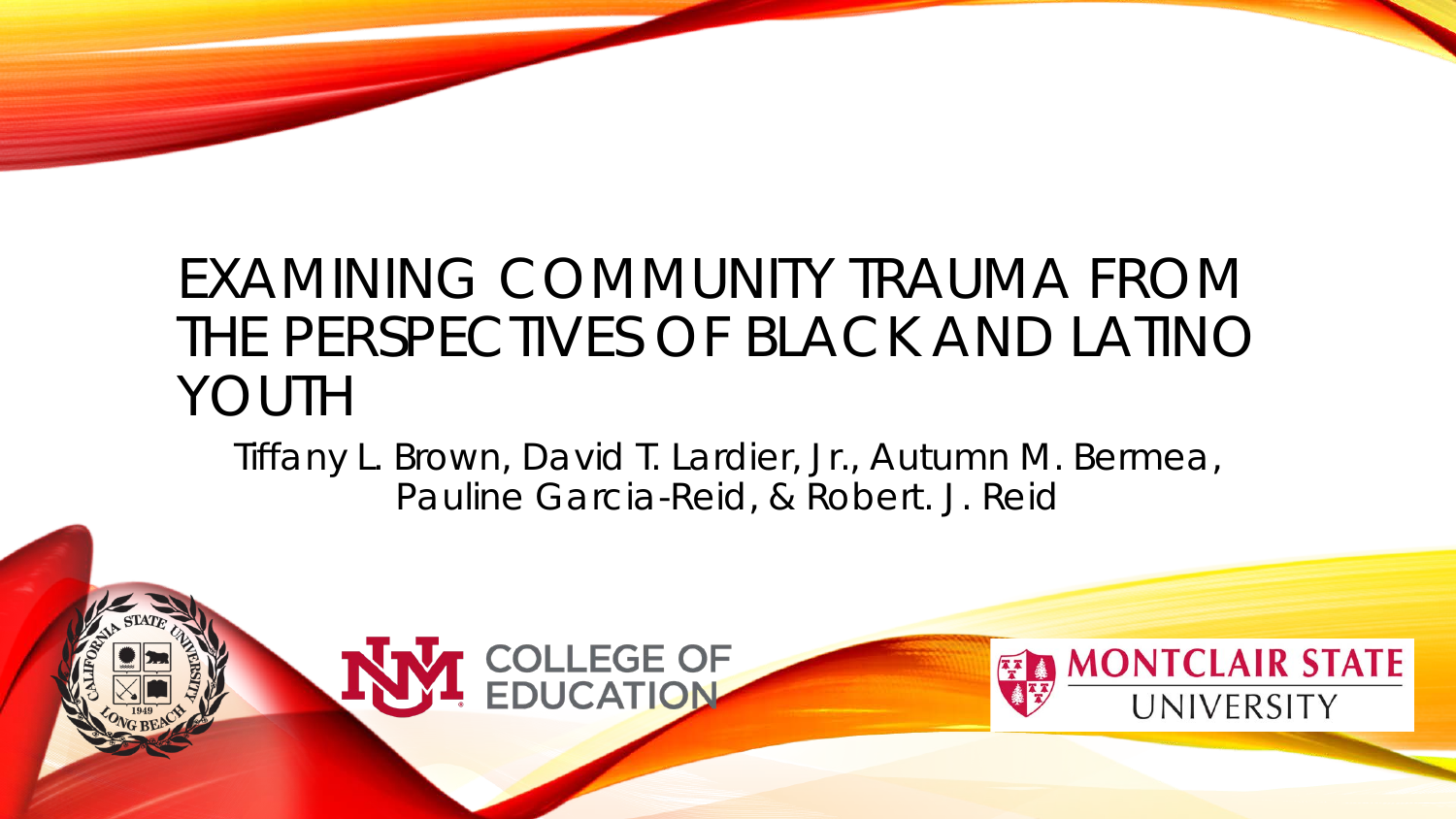# ACKNOWLEDGMENTS

This research was supported by Drug Free Communities Grant (DFC) Initiative (Grant #SPO22019-01). Funded through the Substance Abuse and Mental Health Services Administration (SAMHSA).

The authors also gratefully acknowledge the youth and the community organizations who participated in this project.



**MONTCLAIR STATE UNIVERSITY**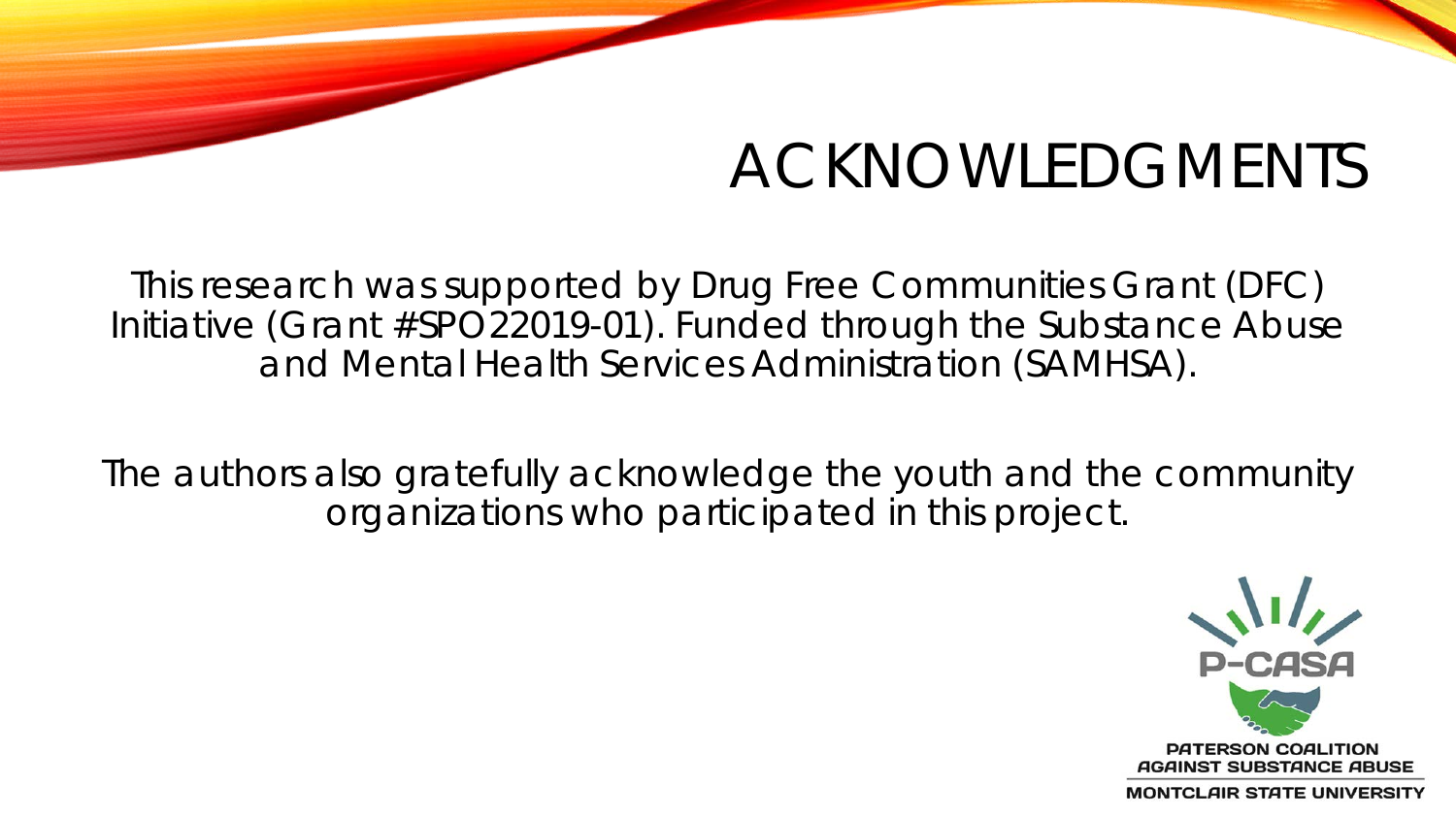## TRAUMA AND COMMUNITY CONTEXT

- High levels of violence, poverty, substance abuse, & community disorganization result in:
	- increased levels of "individual trauma" and "community trauma".
- Empirical & treatment efforts traditionally address trauma at the individual level (e.g. PTSD). Less work done on addressing community trauma.
- Community Trauma:
	- a concentration of trauma among individuals which affects the community as a whole.
	- affects three key aspects of the community environment:
		- Socio-cultural environment, Physical Environment, and the Economic environment.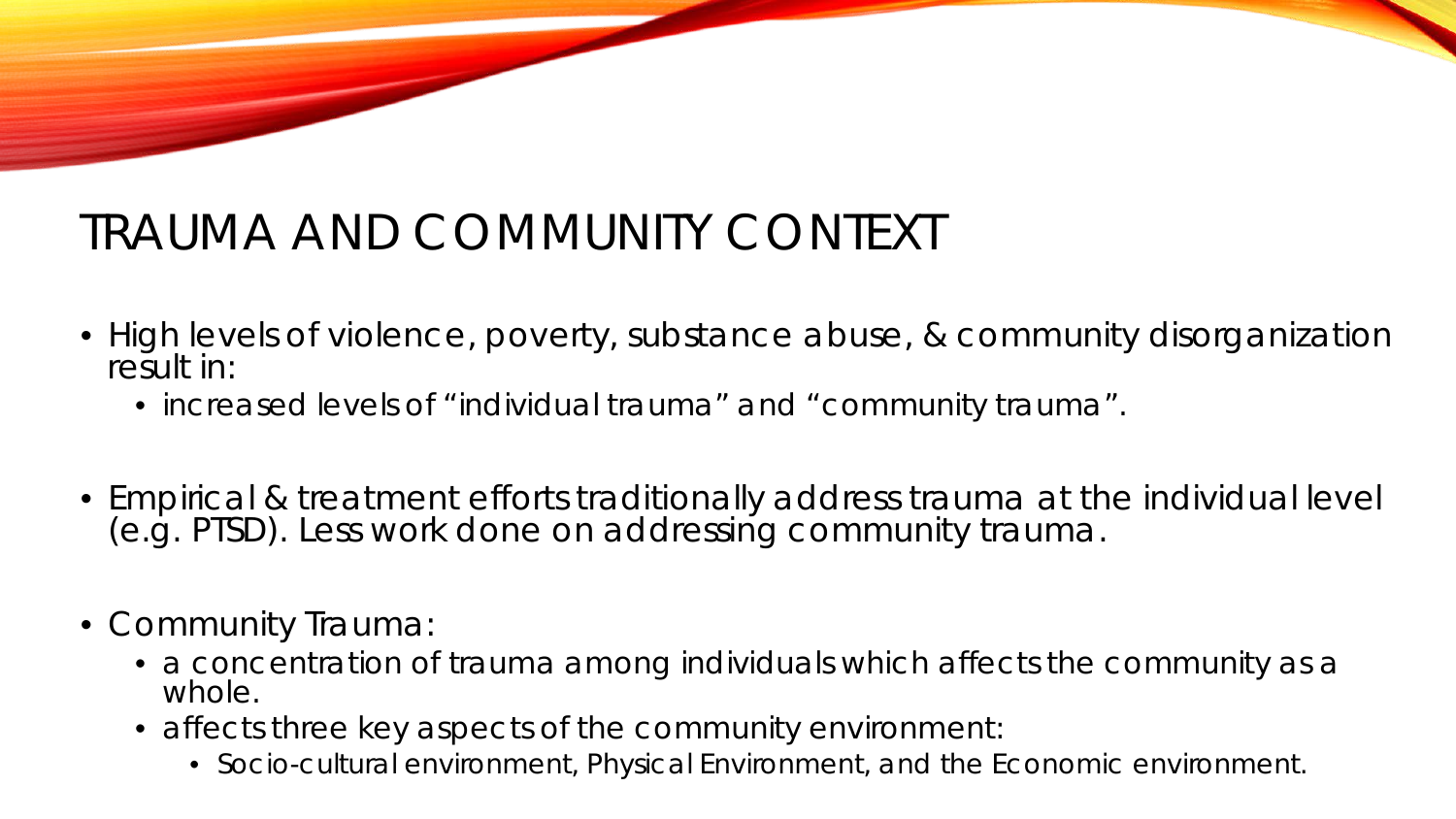### FRAMEWORK FOR UNDERSTANDING, PREVENTING & TREATING COMMUNITY TRAUMA (PINDERHUGHES, DAVIS, & WILLIAMS, 2015)



Pinderhughes, H., Davis, R. & Williams, M. (2015). Adverse community experiences and resilience: A framework for addressing and preventing community trauma. Prevention Institute, Oakland CA.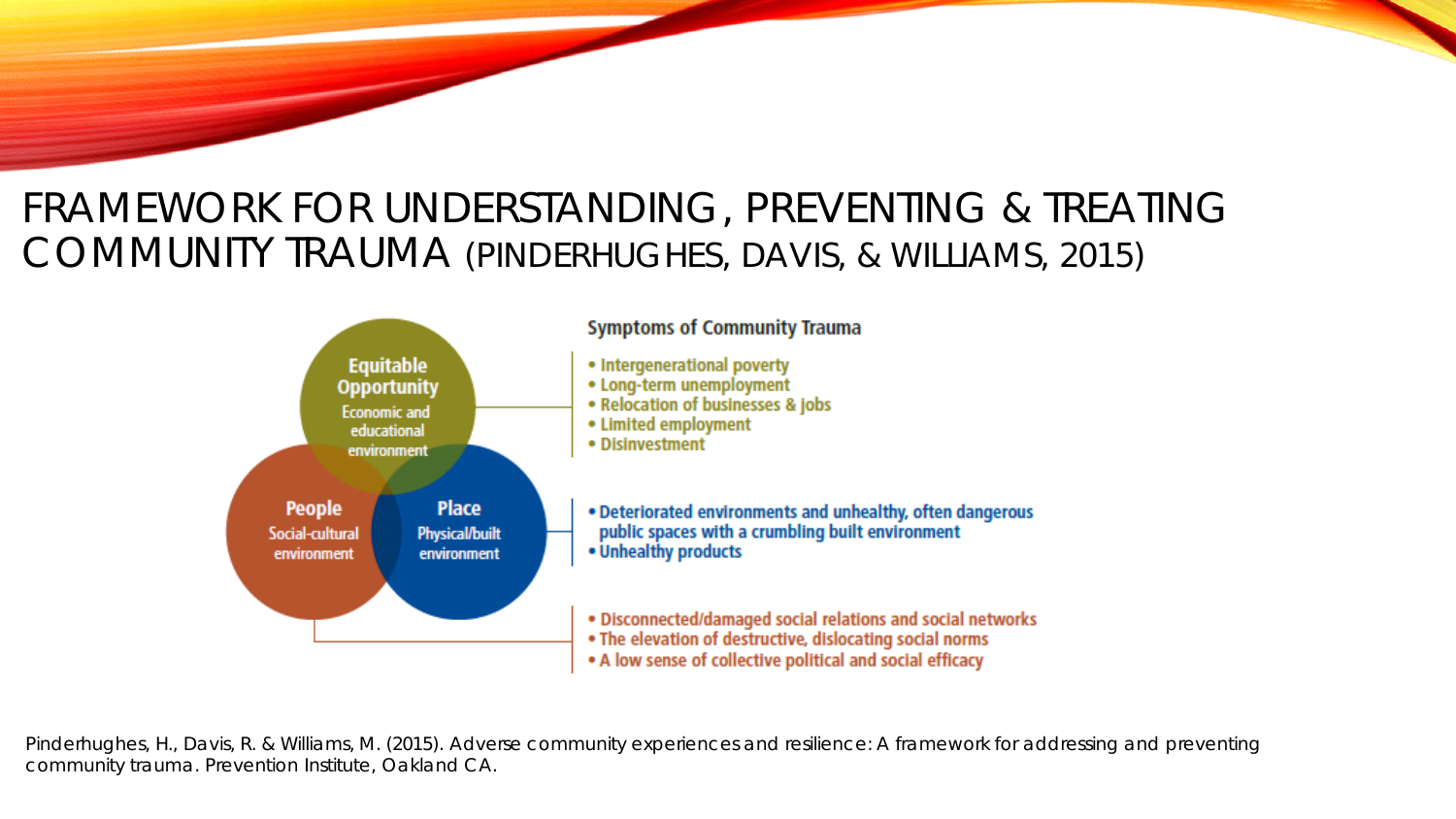### RELATIONSHIPS, RESILIENCE & COMMUNITY TRAUMA

- Importance of relationships and positive attachments between young people and the adults in their ecological milieu.
	- Internal Working Models of self & others (Bowlby, 1982).
	- Protective factor making young people less vulnerable to adversity & deviant behaviors (Mota, Costa, & Matos, 2016).
	- In the absence of stable positive attachments with primary caregivers, relationships with "positive" adults within institutions and communities can provide alternative pathways to resilience (Mota et. al, 2016).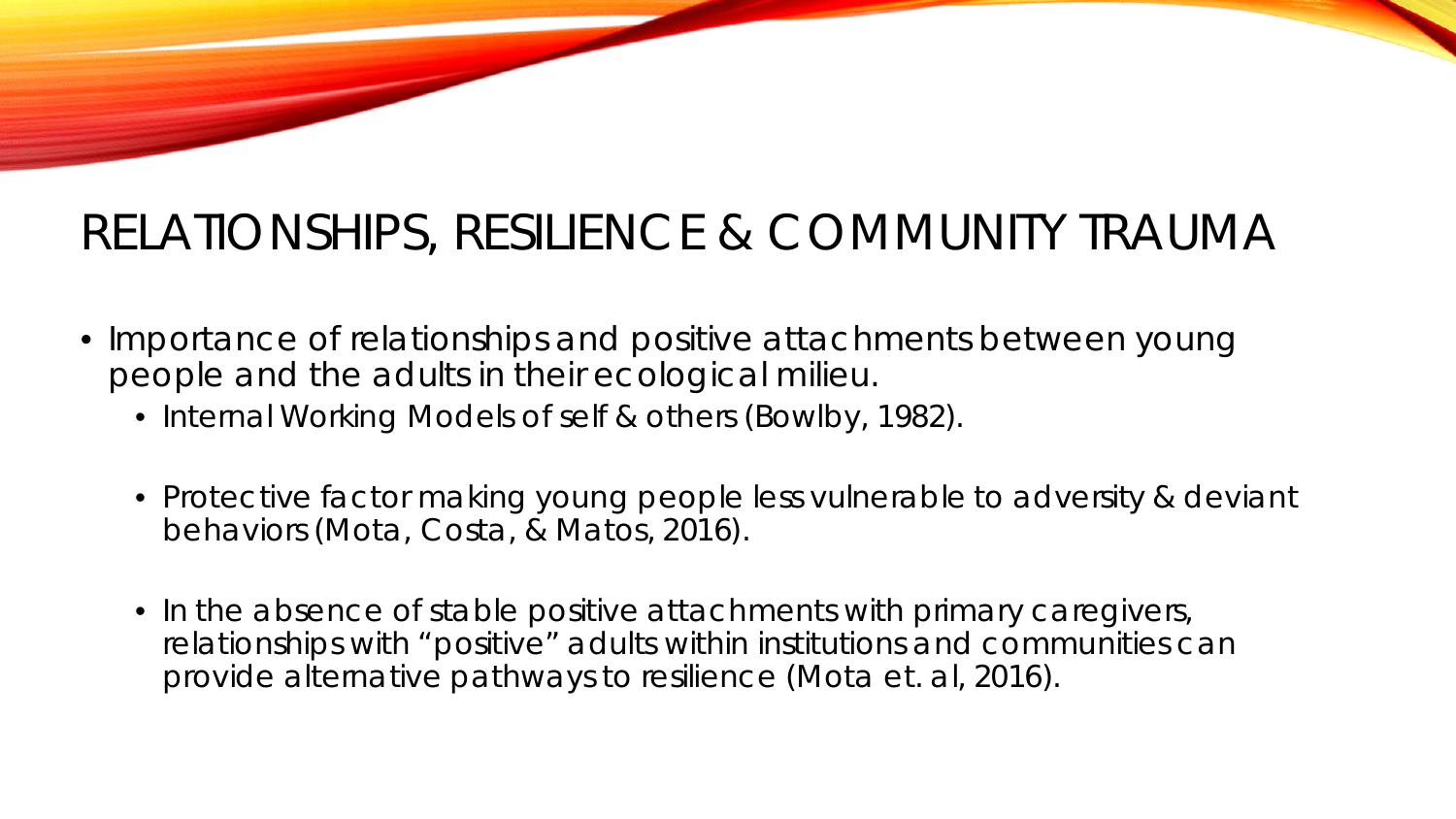### PURPOSE

- To identify specific indicators of community trauma within the narratives of Black and Latino adolescents.
	- With attention to the relationships with parental and non-parental adults in their community.
- To highlight the potential coping mechanisms employed by youth in navigating the unique challenges presented by their environmental context.
- To empirically examine a newly developed culturally grounded conceptual framework (Pinderhughes et al.,2015) on community trauma.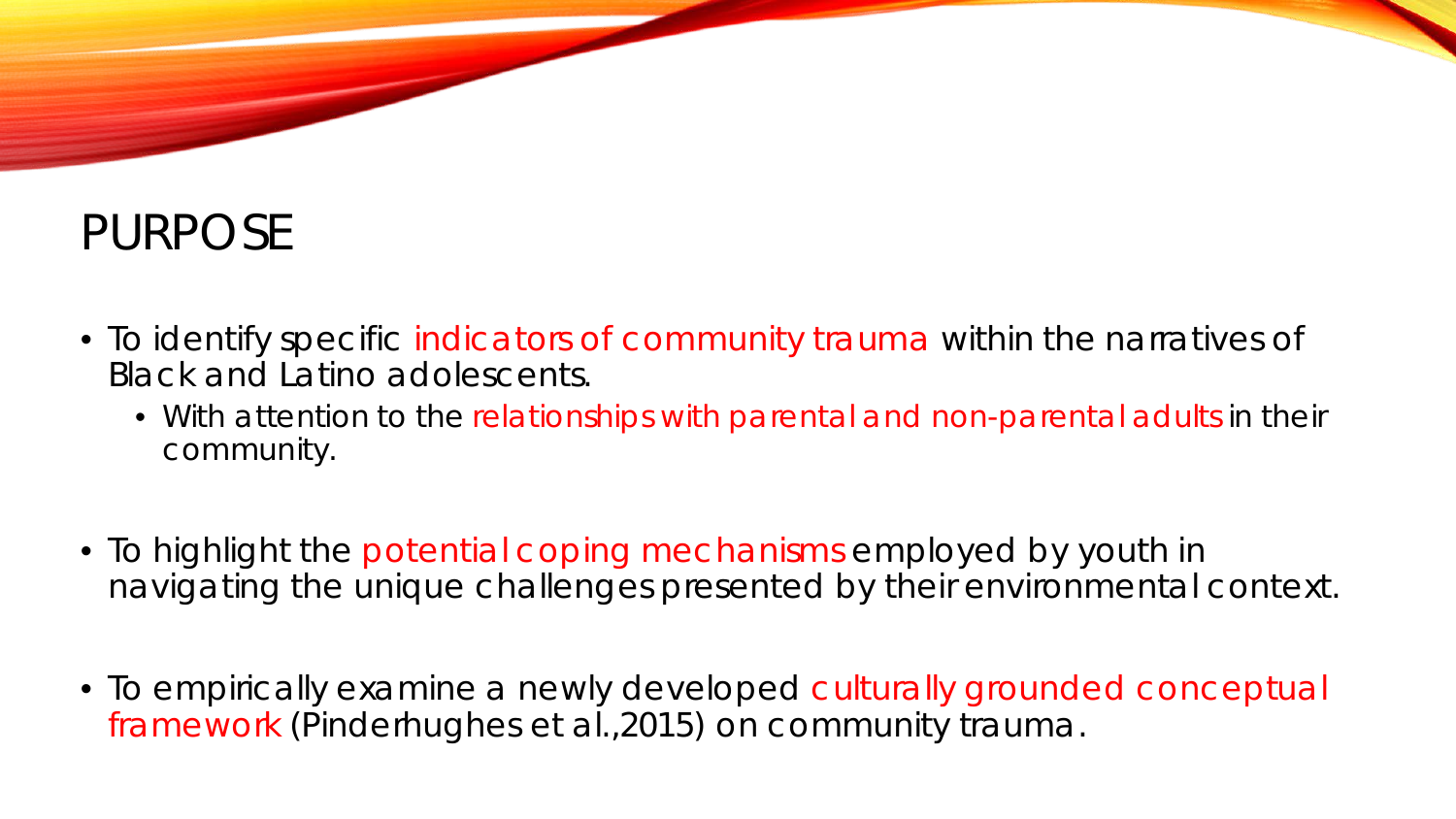### **METHODS**

- Target community has one of the highest rates in the region for poverty, violence, substance abuse and HIV/AIDS among African American & Hispanic/Latino residents.
- The sample of youth (N= 85) Black & Hispanic/Latino adolescents ranging from 14-18 yrs. of age.
- Youth were engaged through 11 focus groups that lasted 60-90 minutes.
	- 5-semi structured interview questions were used, probing for:
		- supportive structures within their community, experiences of substance use and exposure to substance use prevention.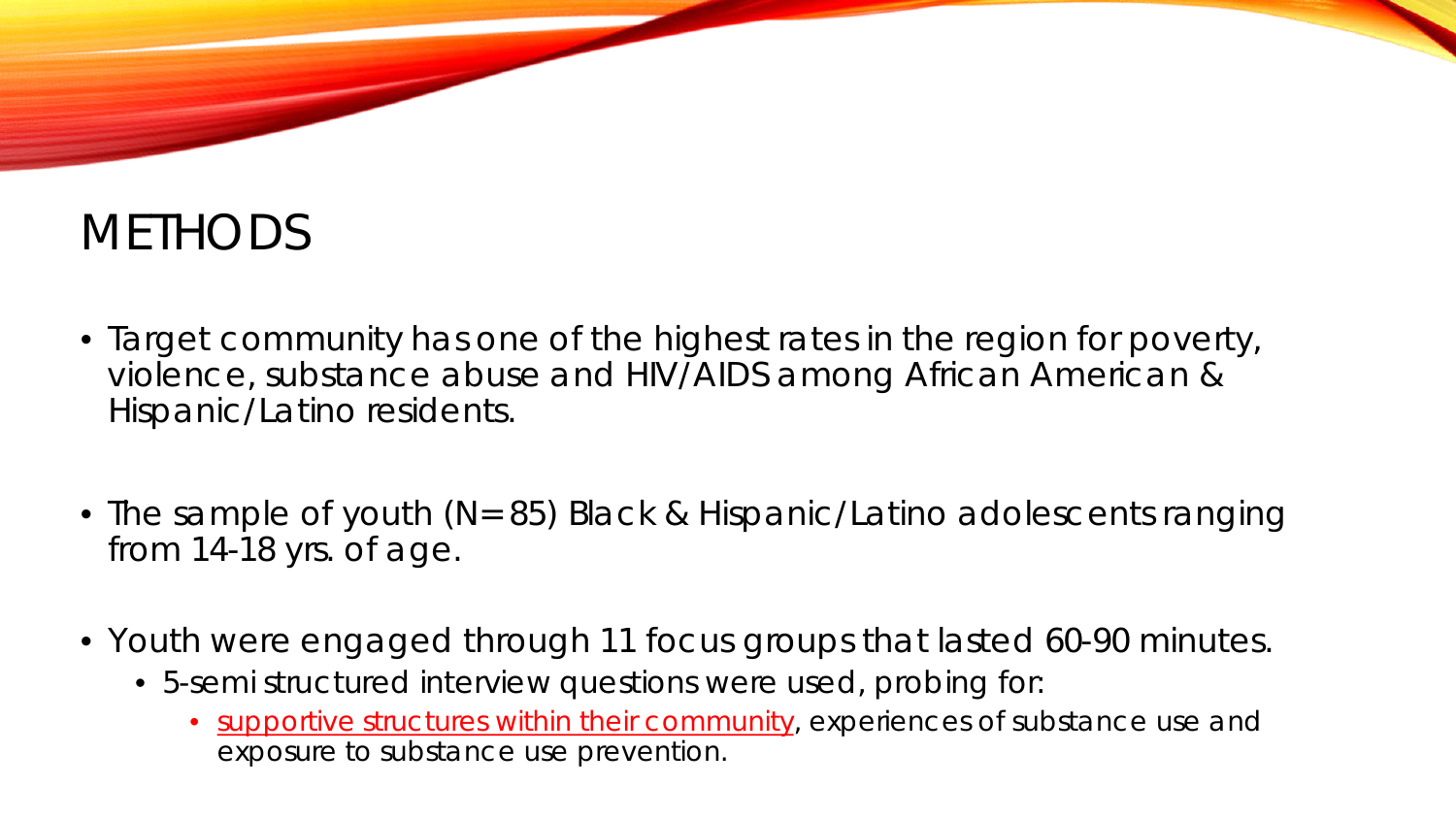### FINDINGS: SYMPTOMS OF COMMUNITY TRAUMA

- Adolescents reported all of the symptoms of community trauma outlined in the model.
	- **Physical Environment** (**Place**):
		- "The streets are one thing, there's a whole bunch pot-there's a lot pf potholes in the streets and the streets are hot. Then there's garbage all over the place".
		- "Not just how it looks, all the garbage, it kinda like messes with the environment."
	- **Economic & Educational Environment** (**Opportunities**):
		- "parents should have jobs cuz usually if you don't have a job and you're really stressed out, the kids get worried, but they are going to help you in some way. That's how you get drug dealers."
	- **Socio-cultural Environment** (**People**):
		- "There's a lot of things that need to be changed, but then my reasoning is there's also this huge thing, Would we be able to do it.?"
		- "You can get a bag of Molly…where you get Chinese food."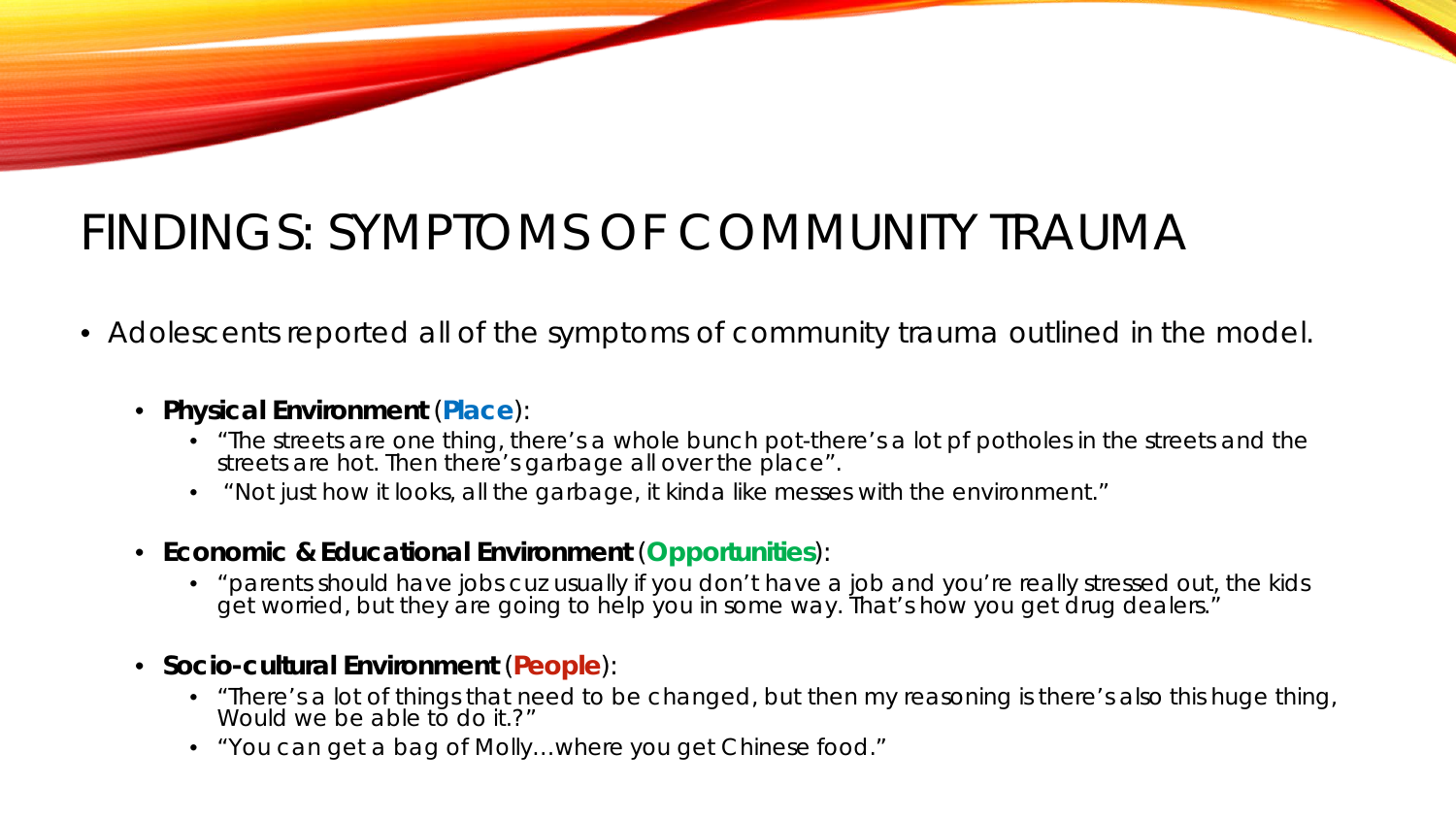### FINDINGS: PERCEPTIONS OF ADULTS

#### • **Parents:**

- " I live in a neighborhood where kids be outside 'til 6:00 in the morning, 5:00 in the morning, 4:00 in the morning. They're young as 14. At 10:00, their parents will be standing outside drinking and stuff, having fun, throwing parties. They'll be up playing music 'til 6:00 in the morning, and they'll still be outside."
- "they don't have nothing when they're growing up. They don't have love..."

#### • **Non-Parental Adults:**

- Youth, "get it from adults. Like my friend actually got a whole bag of weed from a grown man that actually sold it to him. Adults can give these things to children."
- "people know what's going on but you don't see them doing anything, no one is really stopping this….the cops outside, they don't talk to us..."
- "[My friend] had told her teacher that she was going to do drugs and her teacher said nothing about it… like even she wasn't gonna actually do it, she was pretending to see if the teacher would say anything and the teacher didn't say anything."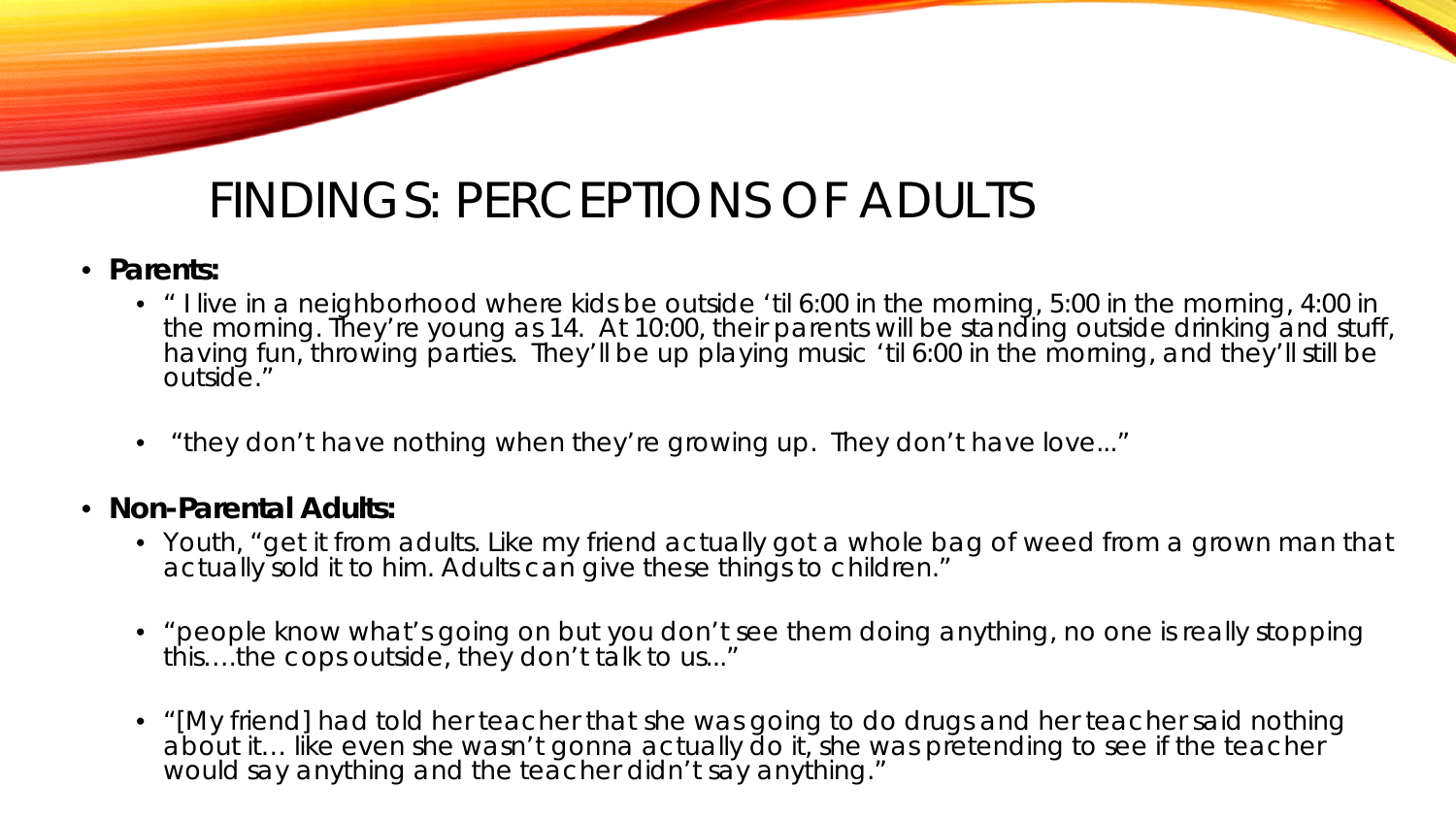### FINDINGS: COPING MECHANISMS

### • **Young people turning to substances to cope:**

- "they're actually doing it to feel better about themselves or to feel good because they have household problems. They feel people don't understand 'em, so they turn to the bottles."
- "Kids who have a hateful past usually have a little drinking and smokes."
- **High levels of self-reliance and independence:**
	- "you have to be your own person"
	- "You have to do it yourself"
	- "I don't have no one else to do it so I'mma do it myself."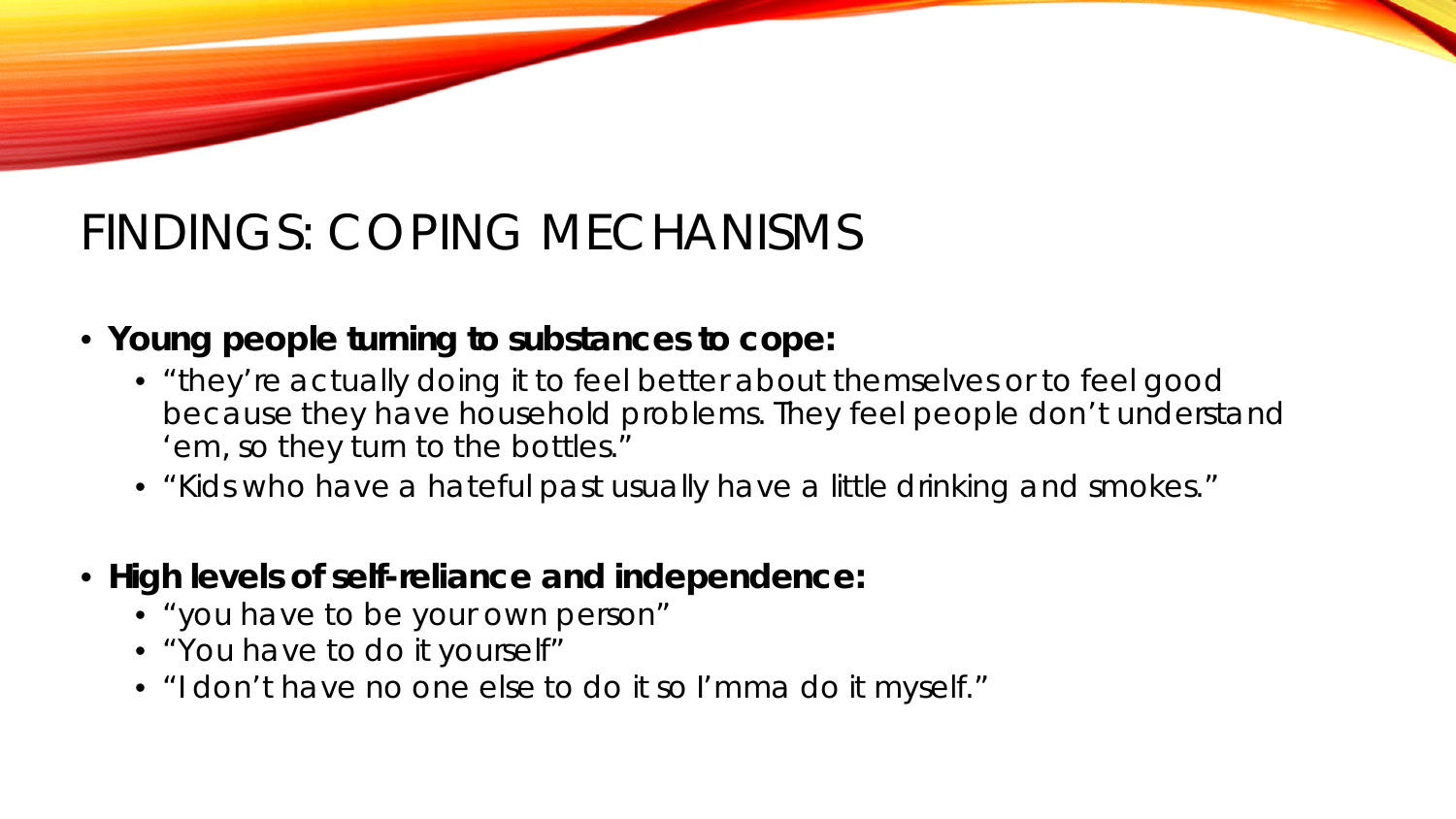### IMPLICATIONS & FUTURE DIRECTIVES

- Little hope, trust, & assurance in adults.
	- **Use of substances to cope**
	- **Self-reliance**

*Implications for* 

- Internal working models.
- Accessing social capital & resources.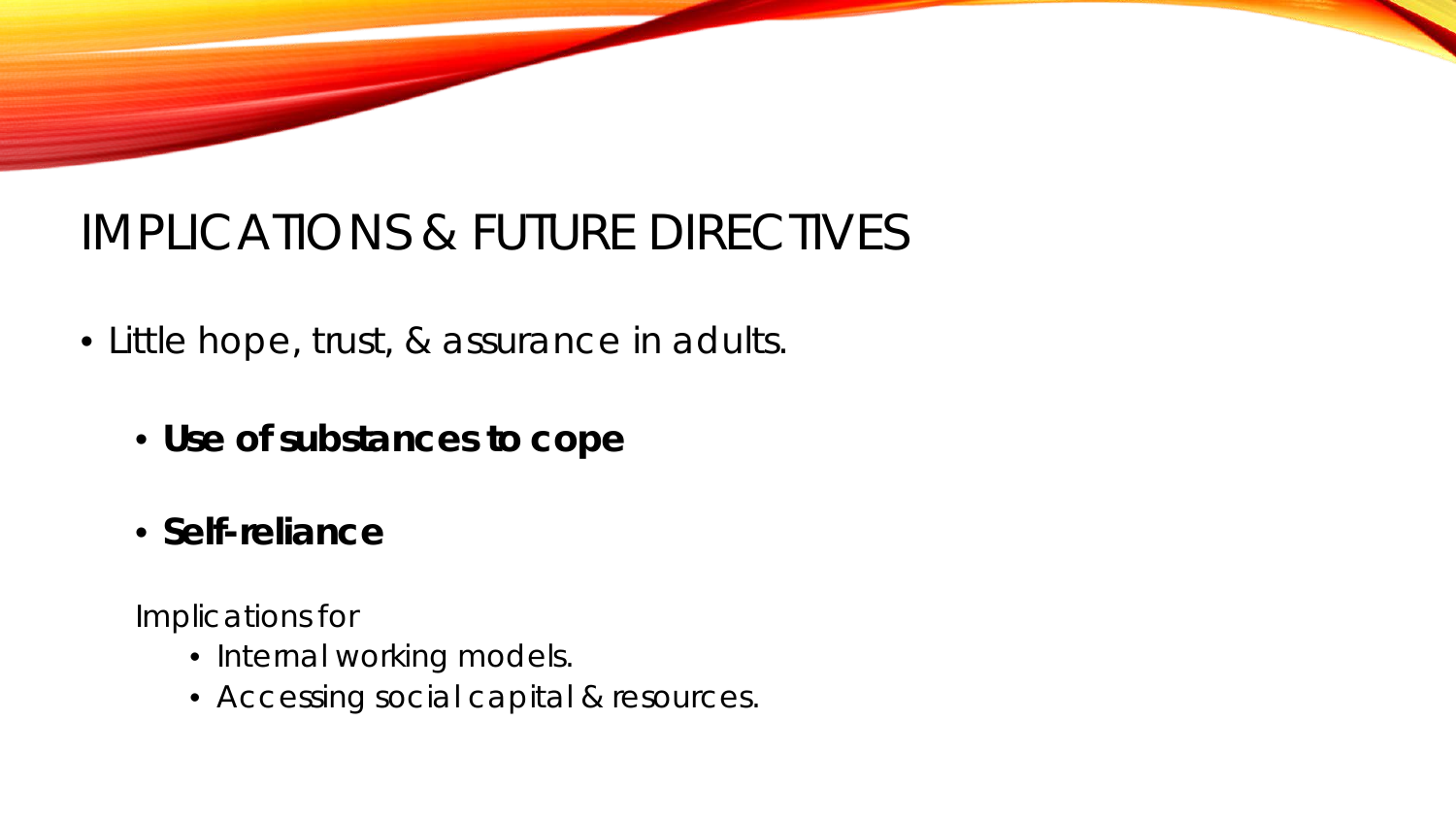## IMPLICATIONS & FUTURE DIRECTIVES

#### • **Future research:**

- Tease out ways that independence & self-reliance influence outcomes under conditions of community trauma.
	- opportunities for risk and resilience-potential curvilinear relationship.
	- test moderator/mediator models.
- **Utility of using a community trauma lens:**
	- Contextualizing behaviors of adults.
	- Informing interventions at the community level.
		- Culturally grounded initiatives/Collectivism.
		- Restoring social cohesion.
- **Limitations.**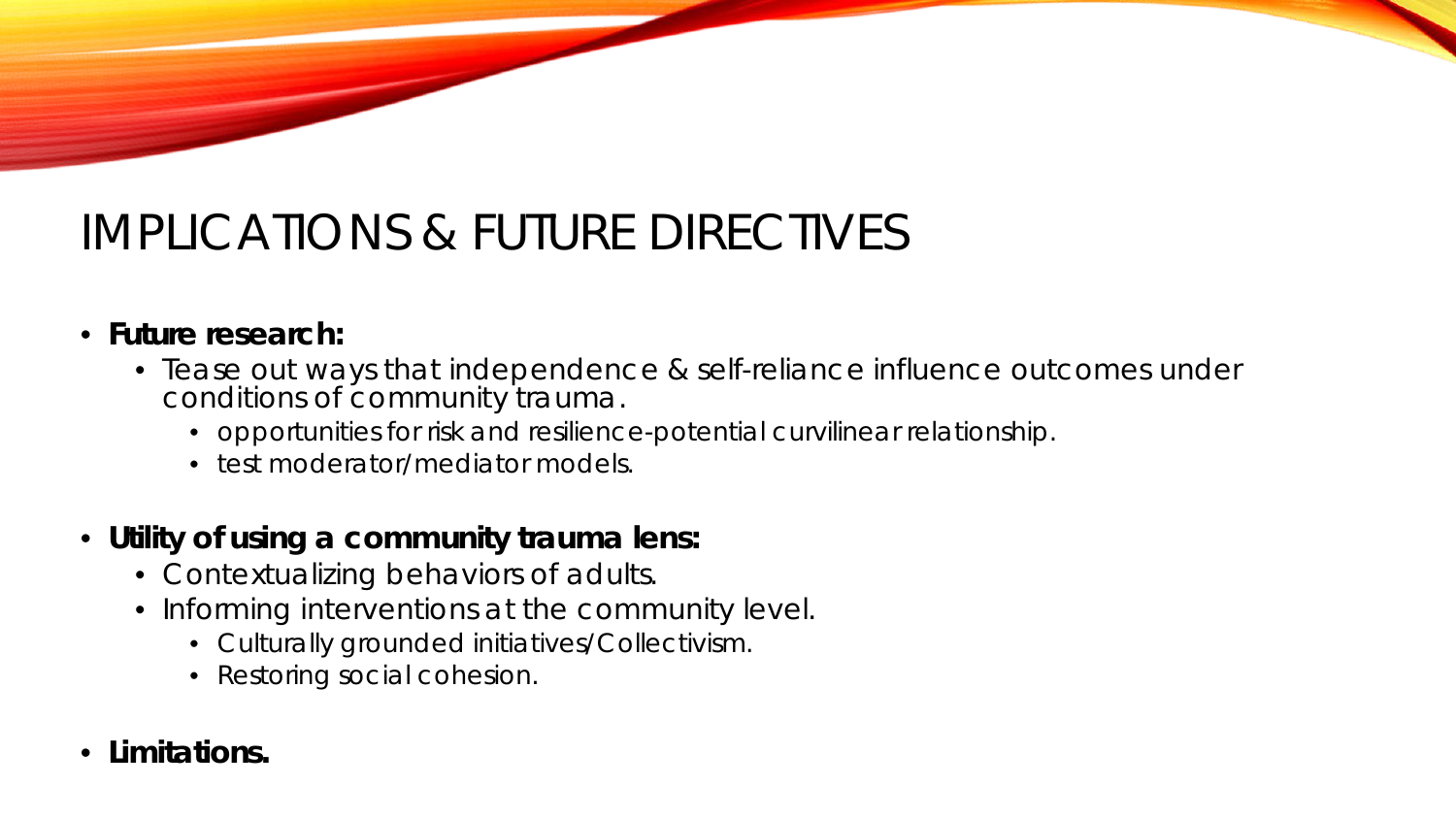### REFERENCES

Bandura, A. (2002). Social cognitive theory in cultural context. *Applied Psychology: An International Review, 51*(2), 269-290. Bowlby, J. (1982). Attachment and loss: Retrospect and prospect. *American Journal of Orthopsychiatry, 52*(4), 664-678. Fletcher, K., Nutton, J., & Brend, D. (2015). Attachment, a matter of substance: The potential of attachment theory in the treatment of addictions. *Clinical Social Work Journal, 43*(1),109-117. Hallberg, L. R. (2006). The "core category" of grounded theory: Making constant comparisons. *International Journal of Qualitative Studies on Health and Well-being, 1*(3), 141-148. Horowitz, K., Weine, S., & Jekel, J. (1995). PTSD symptoms in urban adolescent girls:

Compounded community trauma. *Journal of the American Academy of Child and Adolescent Psychiatry, 34*(10), 1353-1361.